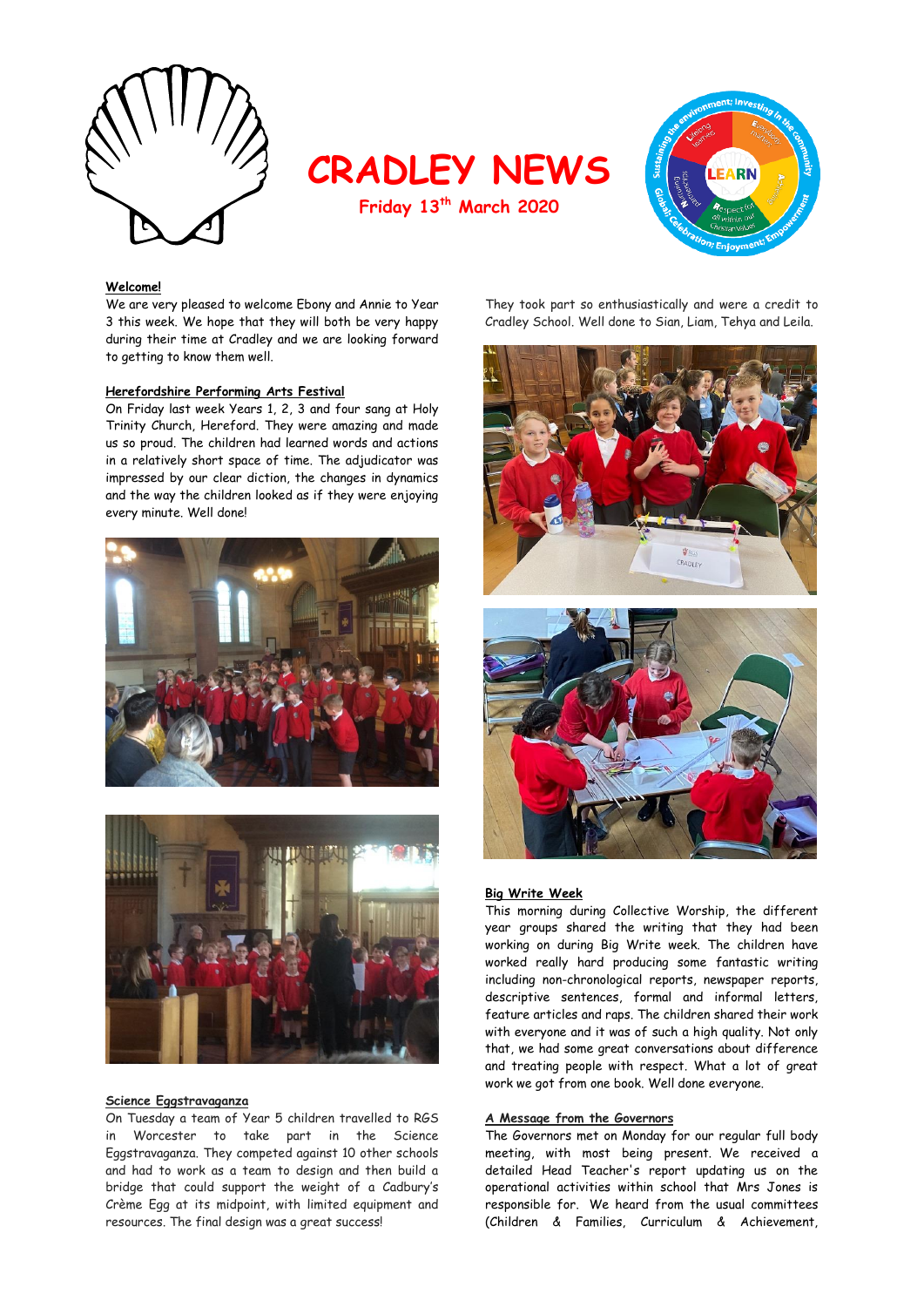Resources and the Nursery Management Team). We discussed the progress being made with the Curriculum updates for Ofsted and details will be shared on the website soon. The hall roof continues to be a topic of discussion, but we are hopeful it will be resolved during the Easter holidays. Rev Robert Ward shared an update on the SIAMS training he has received. (SIAMS is a statuary inspection of Anglican and Methodist Schools, as important as OFSTED for Church Schools such as ours). We had a discussion on Covid-19 and the plans in place for an outbreak of the Corona Virus. Mrs Jones is responding to government advice and will keep in touch with us all (parents & Governors) as the situation develops.

Keep telling your children to wash their hands and let us adults be a good example to them!

#### **Mothering Sunday**

Cradley Church are preparing for The Mothering Sunday Service on March 23rd.We would like as many children and mothers to participate as possible, as we had so much fun last year.

I will be away, so please can you inform Mrs.Jones if you are able to take part. She will then need to pass on your contact to Sue Ronan, a member of the worship committee.

With many thanks Eryl Copp

#### **Class 4 Collective Worship**

Well done to Class 4, who showed great maturity (said Mrs Crane) as they led our school collective worship on Wednesday morning. They explored the theme of forgiveness through personal reflection, drama, Bible quotes and song. The children then enjoyed showing their parents their hard work in class this term.





## **Coronavirus**

We are receiving regular updates from the Local Authority with regards to the Coronavirus and are closely monitoring the situation.

We are asking staff, children and visitors to wash or sanitize hands on entry to school and are washing hands and wiping hard surfaces regularly during the day,

We have a plan in place should the situation change resulting in closure of schools.

The latest advice says that children and staff should self-isolate if they have any symptoms for seven days. The symptoms are a high temperature, a dry cough and sometimes a sore throat.

If you have any concerns please see the latest advice on the Coronavirus from Public Health England which is updated daily.

https://www.gov.uk/government/publications/guidanceto-educational-settings-about-covid-19/guidance-toeducational-settings-about-covid-19

#### **Food Bank**

We will continue to collect for the food bank this term. Tins, packets and toiletries will be very gratefully received. All donations can be placed in the box in the foyer.

#### **Class 3 Welcome Wednesday**

The Class 3 Welcome Wednesday will be held on Wednesday 18<sup>th</sup> March; parents are invited to come along from 8.50am to join us in the classroom to look at the children's hard work this term.

## **FOCS News**

We are currently running an Easter Egg decorating competition; please see Tapestry for further information. Entries cost just £1 and must be sent in by Friday 27<sup>th</sup> March. There will be prizes for all entries and an Easter Egg for each year group winner.

If you haven't done so already, please sign up to EasyFundraising, it takes just 2 minutes and will ensure that over 4,000 shops will donate to us for free every time you shop with them. Please visit [https://www.easyfundraising.org.uk/causes/friendsofcra](https://www.easyfundraising.org.uk/causes/friendsofcradleyschool) [dleyschool](https://www.easyfundraising.org.uk/causes/friendsofcradleyschool) or download the EasyFundraising app.

Thank you to everyone who attended the FOCS meeting on Monday where we discussed the fundraising events up until the Summer holidays. Please look out for further information for a film night, black tie ball, family camping and of course the Summer Fair. Please do let us know if you can help with any of these events.

#### **Nursery**

This week in Nursery we have been busy continuing to explore our space theme. We've been creating our own funky aliens, building rockets in junk modelling and making galaxy kites to fly outside. We started off our week with lots of craft activities on Monday, we've been experimenting using different textured materials to make our own space picture and we have used the bingo dabbers to make our own shooting star pictures. On Tuesday we made our own shape rockets, using different shaped paper to create our rockets and have been exploring different vocabulary to describe them. On Wednesday we made our own aliens with Carol, using bright coloured pipe cleaners and a variety of different sized googly eyes; all the children loved creating their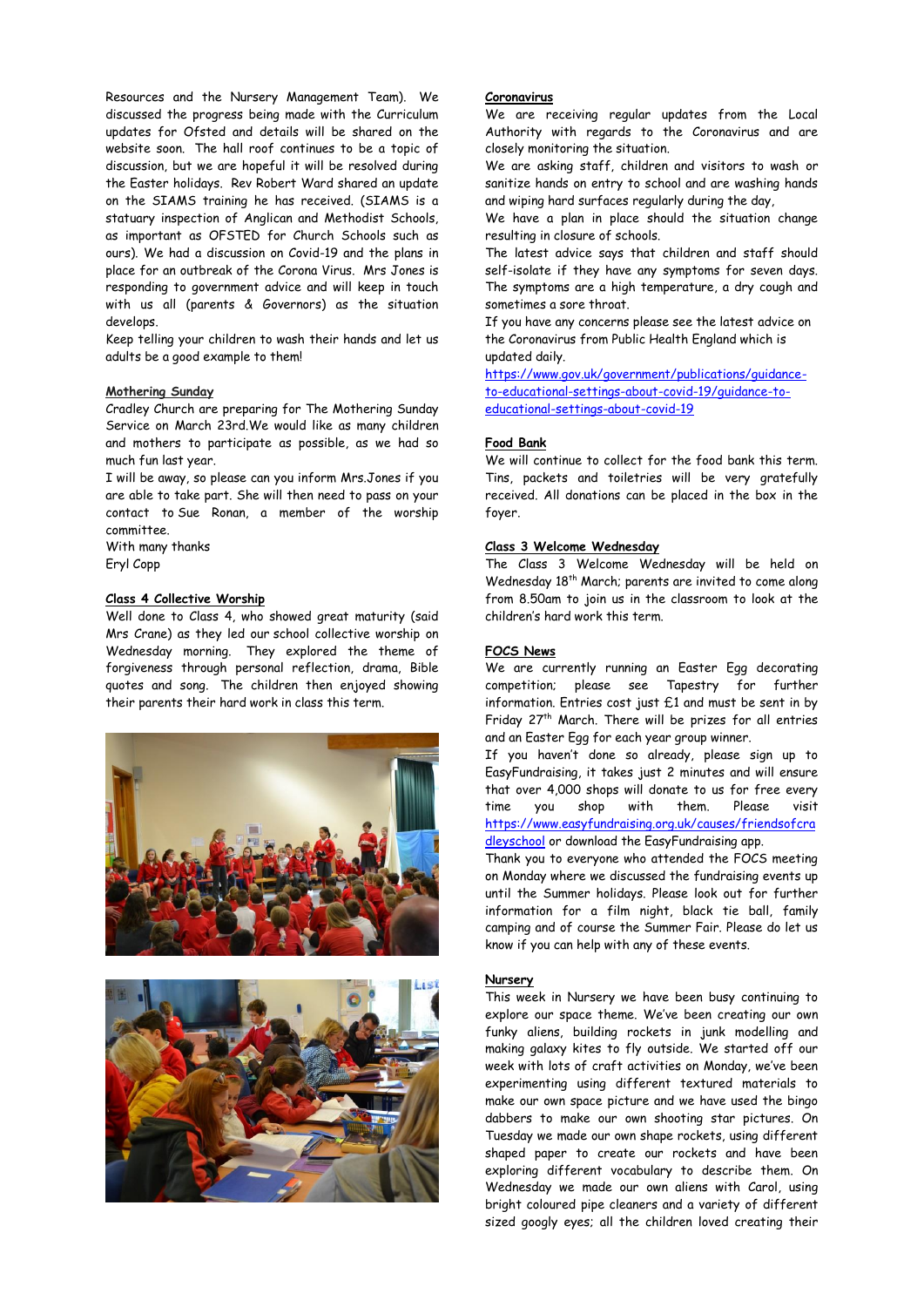own unique alien. Thursday was our P.E session with Katrina where we've battled between astronauts and aliens to steal back planets between the two teams. This week we have enjoyed exploring junk modelling to create our own rocket and building our own space dens using lots of silver material and ribbon. We finished off another week exploring space with a cooking demonstration on Friday with Katrina, all of the children enjoyed dressing up as mini chef's and looking through the iPad to find out how much their own ingredients cost.

#### **Attendance**

Well done to Class 3 who've had 98.73% attendance this week. They get to look after Alfie the Attendance Bear next week. Please can we remind parents that late arrivals after the registers close at 8.55am count as a missed morning session and are included in attendance figures.

**Class 1 – 96.25% Class 2 – 94.64% Class 3 – 98.73% Class 4 – 96.73% Class 5 – 92.13% Whole School – 94.56%**

### **Ledbury Swifts are now recruiting…**



Ledbury Swifts are now looking to recruit girls currently in Years 3 and 4 to join a new U10 football team ready for the 2020-2021 season.

If you want to...

- " Try a new sport or develop your existing skills
- " Be coached by FA qualified coaches
- " Have fun and make new friends

## ... our club is the one for you!

We train at the astro at JMHS Sports centre during the winter and at the Ross Road Playing Fields during the spring & summer on Tuesdays at 5.30pm

**First training session is free!** 

Find out more at www.ledburyswiftsfc.org.uk Email: memberships@ledburyswiftsfc.org.uk Chat via www.facebook.com/LedburySwiftsFc



#### **Teeny Tots**

We are a friendly local toddler group that meets in Storridge Village Hall and occasionally at Cradley Nursery. We welcome little ones from 0-5, accompanied and supervised by their parents/carers, to stay and play. Please join us on Thursdays from 10:30-12, during term time, for a charge of £2 per family, which includes a craft activity, game, songs, snacks and drinks. Please come and join us!

## **Value of the Month - Forgiveness**

If you forgive other people when they sin against you, your heavenly Father will also forgive you (Matthew 6:14).

Chosen by Mrs Crane

#### **Head Teacher Award**

Cleo Baynham & Mali Robb for working persistently and responsibly in cleaning up the Class 1 outdoor area

## **Stars of the week**

## **Nursery**

Ben Clayton for being confident and positive

Kai Oseman for his excellent perseverance during activities

#### **Reception**

Evie Pinchbeck for showing all 7 learning behaviours Zachary Lloyd for excellent participation and listening **Year 1** 

Chloe Jeffries for taking pride in her Art

Becky Dunnett for co-operation in Maths **Year 2** 

Mya Oseman for working independently to focus on her writing

Toby Gibbons for persistence in all areas with a smile! **Year 3** 

Ebony Larkin for settling in well and for her positive attitude in Maths

Annie Wilson for settling in so well

**Year 4**

Molly-Mae Gibbons for persevering with the Maths and showing excellent improvement

Lucas Rankin for taking a risk and performing a beautiful solo

## **Year 5**

Gabriel De Mattia for excellent shooting shill in basketball

Lottie Seddon for being such a positive and caring member of our class

## **Year 6**

Olivia Flanagan for taking pride in her geographical study of the 2011 Japanese earthquake

Isabella Lyndon for being positive and showing lovely cooperation in all her learning this week

## **Dates for the Future**

## **MARCH**

**Value of the Month - Forgiveness**

**Tuesday 17th**

Hi Five Netball @ JMHS 9.15-11am **Wednesday 18th** Class 3 Welcome Wednesday **Friday 20th** Digital Leaders Conference **Monday 23rd March** Class 4 trip to Recycling Centre Yr 1/2 trip to Cathedral **Tuesday 24th** Last swim for Yr 3/4 **Wednesday 25th** Class 5 Welcome Wednesday Yr 3/4 mixed football @ JMHS 4-5pm